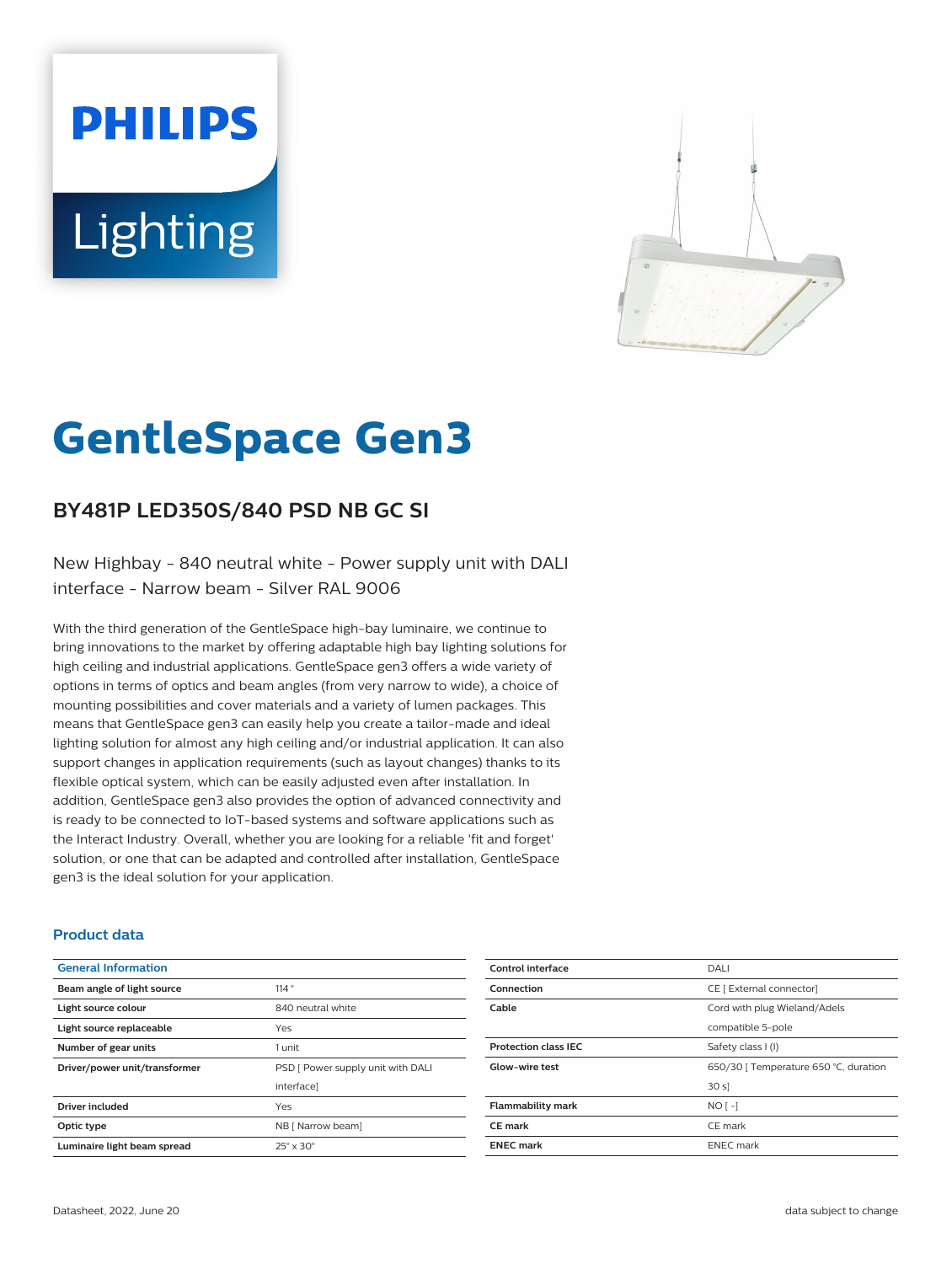# **GentleSpace Gen3**

| <b>Warranty period</b>                  | 5 years                                 |
|-----------------------------------------|-----------------------------------------|
| Constant light output                   | No.                                     |
| Number of products on MCB (16 A type B) | 8                                       |
| Photobiological risk                    | Photobiological risk group 2 @ 200mm to |
|                                         | <b>EN62471</b>                          |
| Photobiological risk specification      | 8.4 m                                   |
| <b>EU RoHS compliant</b>                | Yes                                     |
| <b>Product family code</b>              | BY481P [ New Highbay]                   |
| Unified glare rating CEN                | Not applicable                          |
|                                         |                                         |

|  | <b>Operating and Electrical</b> |
|--|---------------------------------|
|  |                                 |

| <b>Input Voltage</b>          | 220-240 V        |
|-------------------------------|------------------|
| Input frequency               | 50 to 60 Hz      |
| Initial CLO power consumption | - W              |
| Average CLO power consumption | - W              |
| Inrush current                | 15.3A            |
| Inrush time                   | $6.1 \text{ ms}$ |
| Power factor (min.)           | 0.9              |
|                               |                  |

| <b>Controls and Dimming</b> |  |  |
|-----------------------------|--|--|
|                             |  |  |

| Dimmable | Yes |
|----------|-----|
|          |     |

| <b>Mechanical and Housing</b> |
|-------------------------------|
|-------------------------------|

| Mechanical and Housing              |                                           |
|-------------------------------------|-------------------------------------------|
| <b>Housing material</b>             | Aluminum                                  |
| <b>Reflector material</b>           |                                           |
| Optic material                      | Polycarbonate                             |
| Optical cover/lens material         | Glass                                     |
| <b>Fixation material</b>            | Steel                                     |
| Optical cover/lens finish           | Clear                                     |
| Overall length                      | 600 mm                                    |
| <b>Overall width</b>                | 490 mm                                    |
| Overall height                      | 110 mm                                    |
| Colour                              | Silver RAL 9006                           |
| Dimensions (height x width x depth) | 110 x 490 x 600 mm (4.3 x 19.3 x 23.6 in) |

| Ingress protection code      | IP65   Dust penetration-protected, jet- |
|------------------------------|-----------------------------------------|
|                              | proof                                   |
| Mech. impact protection code | IK07 [ 2 J reinforced]                  |
| Sustainability rating        |                                         |
|                              |                                         |

| Initial Performance (IEC Compliant) |                        |
|-------------------------------------|------------------------|
| Initial luminous flux (system flux) | 35000 lm               |
| Luminous flux tolerance             | $+/-10%$               |
| Initial LED luminaire efficacy      | 150 lm/W               |
| Init. Corr. Colour Temperature      | 4000 K                 |
| Init. Colour rendering index        | >80                    |
| Initial chromaticity                | $(0.38, 0.38)$ SDCM <3 |
| Initial input power                 | 232 W                  |
| Power consumption tolerance         | $+/-10%$               |
|                                     |                        |

# **Over Time Performance (IEC Compliant)**

| Control gear failure rate at median useful life 5%   |            |
|------------------------------------------------------|------------|
| 50,000 h                                             |            |
| Control gear failure rate at median useful life 10 % |            |
| 100,000 h                                            |            |
| Lumen maintenance at median useful life*             | <b>L90</b> |
| 50,000 h                                             |            |
| Lumen maintenance at median useful life*             | <b>L80</b> |
| 100,000 h                                            |            |
|                                                      |            |

#### **Application Conditions**

| Ambient temperature range          | $-30$ to $+45$ °C |
|------------------------------------|-------------------|
| Performance ambient temperature Tq | 45 °C             |
| Maximum dimming level              | 10%               |
| Suitable for random switching      | Nο                |
|                                    |                   |

| <b>Product Data</b>               |                                 |
|-----------------------------------|---------------------------------|
| Full product code                 | 871869940768100                 |
| Order product name                | BY481P LED350S/840 PSD NB GC SI |
| EAN/UPC - product                 | 8718699407681                   |
| Order code                        | 40768100                        |
| SAP numerator - quantity per pack |                                 |
| Numerator - packs per outer box   |                                 |
| <b>SAP</b> material               | 910500465574                    |
| SAP net weight (piece)            | 12.000 kg                       |
|                                   |                                 |